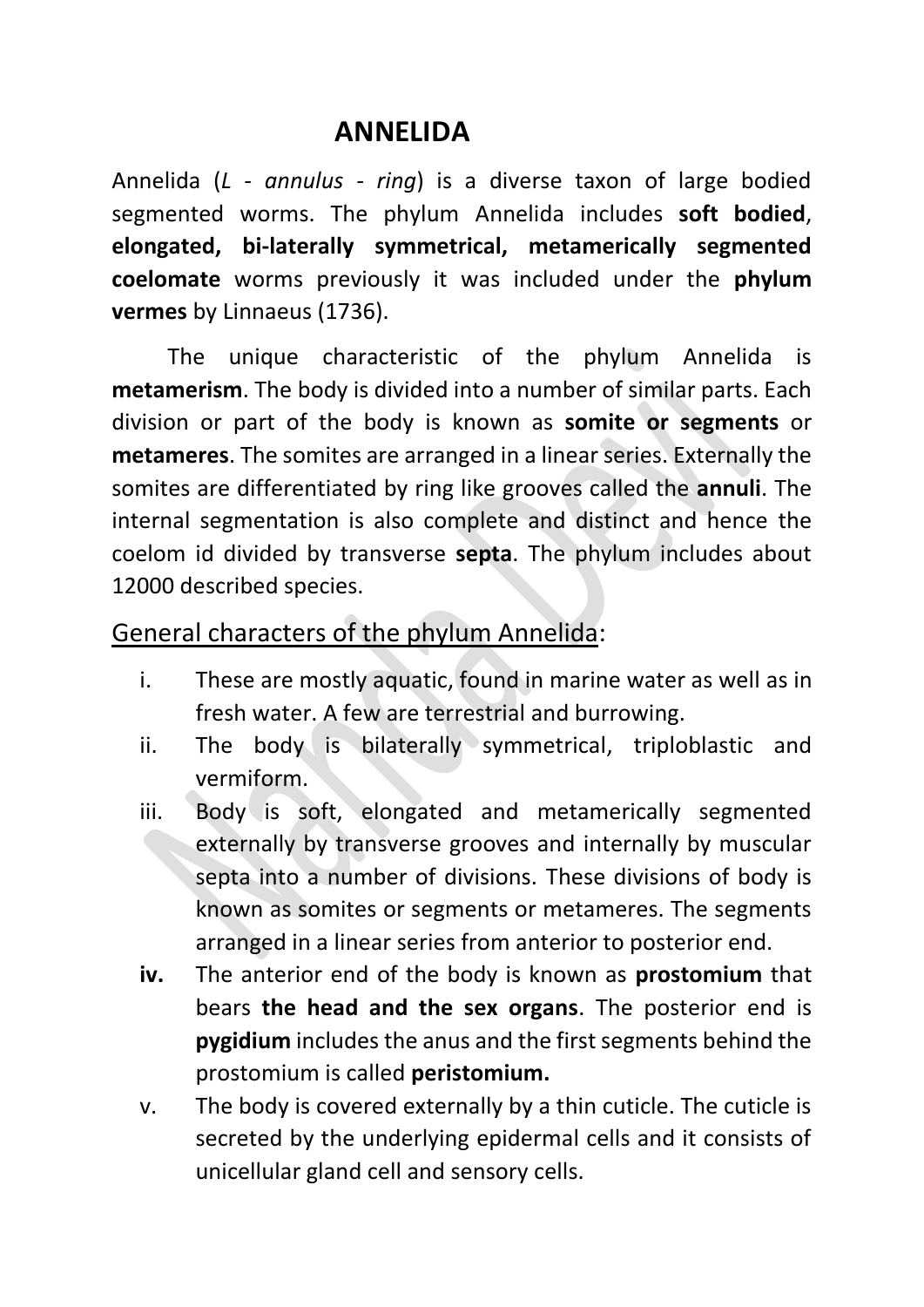- vi. The body wall consists of two types of muscles **outer circular** and **inner longitudinal**. The body wall is highly contractile.
- vii. No distinct head and paired appendages.
- viii. Body cavity is a true coelom. The coelom is divided by septa into a series of annular cavities.
- ix. The locomotory organs are segmentally arranged few to many chitinous bristles termed as **setae.** The setae may be embedded in the integument or may be borne on special sac like out growths of the skin the parapodia.
- **x.** The alimentary canal is a straight tube leading from the **ventral mouth** to a **terminal anus.**
- xi. The respiration is performed chiefly by epidermis or by **gills** in some tube dwellers.
- xii. Blood vascular system is closed type. Respiratory pigments may be **haemoglobin, chlorocruorin** and **haemoerythrin**, remain dissolved in plasma.
- xiii. The excretory system typically consists of segmentally arranged coiled tubes, **nephridia** and **coelomoducts.**
- xiv. Nervous system consists of a nerve ring formed by a **pair of cerebral** or **supra pharyngeal ganglion** (brain).
- xv. They may be **unisexual** or **bi-sexual**. Gonads developed from coelomic epithelium. The gonads pass out to the exterior either by **nephridia or coelomoduct**.
- xvi. In unisexual individual the development is indirect with larval forms known as Trochophore larva and in bi-sexual forms direct development takes place.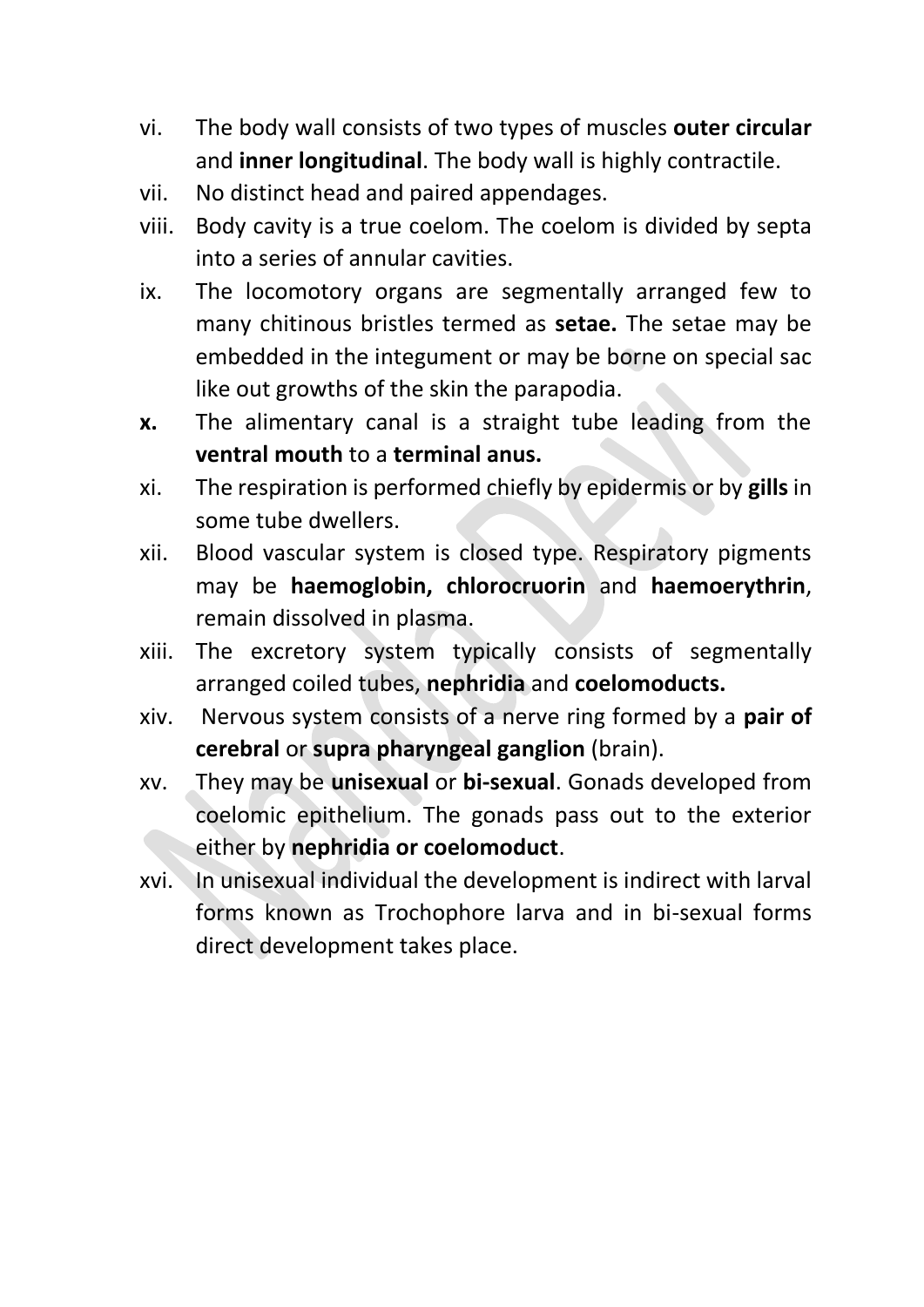## Classification of Annelida:

Before 1950 Parker and Haswell divide the phylum Annelida into Cheatopoda, Hirudinea and Archiannelida . Later on1972, the phylum divided into 4 classes – polychaeta, Archiannelida, Oligochaeta, Hirudinea. Barnes (1987)- divided the phylum Annelida into 3 classes-Polychaeta, Oligochaeta and Hirudinea. He includes Archiannelida in polychaeta.

|             |       | Annelida        |            |                       |
|-------------|-------|-----------------|------------|-----------------------|
| Polychaeta  |       | Oligochaeta     | Hirudinea. |                       |
| E.g.- Neris | Order | Lumbriculida    |            | Order Acanthobdellida |
|             |       | E.g-Lumbriculus |            | E.g.- Acanthobdella.  |
|             | Order | Tubificida      | Order      | Rhynchobdella         |
|             |       | E.g. Tubifera.  |            | E.g.Pontobdella       |
|             | Order | Haplotaxida     | Order      | Archynchobdellida     |
|             |       | E.g.-Pharetima  |            | E.g.- Hirudo.         |

#### Class I Polychaeta (poly- many chaeta-setae)

- i. These are exclusively marine and carnivorous.
- ii. Body is elongated and consists of numerous segments. Anterior end of the body is modified to form the head which bears eyes, tentacles, and palps
- iii. Each segment of the body bears a pair of lateral outgrowth of the integument known as parapodia provided with numerous setae.
- iv. Clitellum is absent
- v. Fertilization external.
- vi. Sexes separate, development includes trochophore larva.
- E.g.- *Neris, Aphrodite, Sebella* etc.